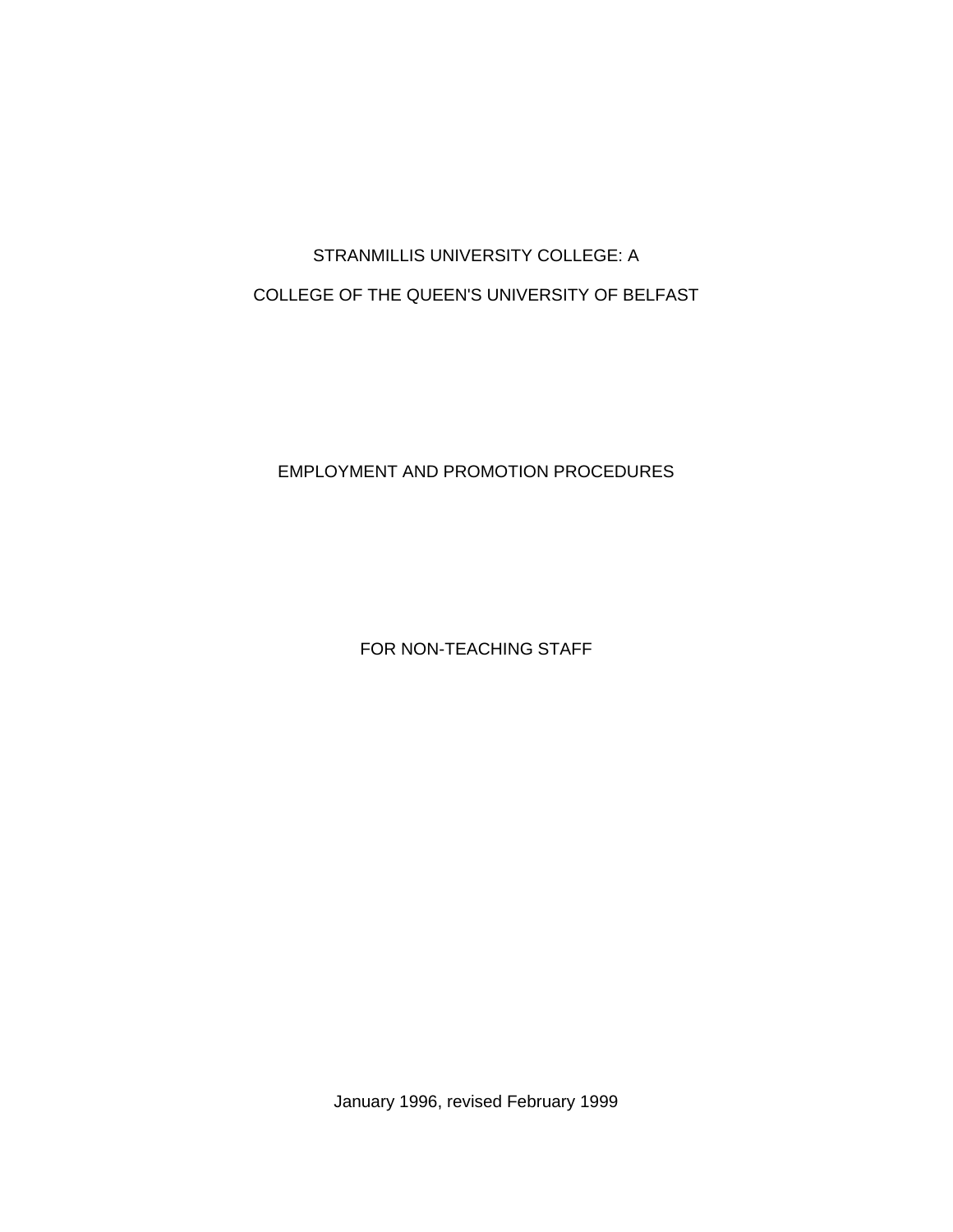## EMPLOYMENT AND PROMOTION PROCEDURES

#### **OBJECTS**

The object of these procedures is to define the basis upon which the College will seek to appoint members of the non-teaching staff.

The College as a public body will provide equality of job opportunity without regard to any consideration other than merit and ability, in line with its Equal Opportunities Codes of Practice.

These procedures were adopted by the Board of Governors of Stranmillis University College at its meeting held on 18 January 1996 and revised in February 1999.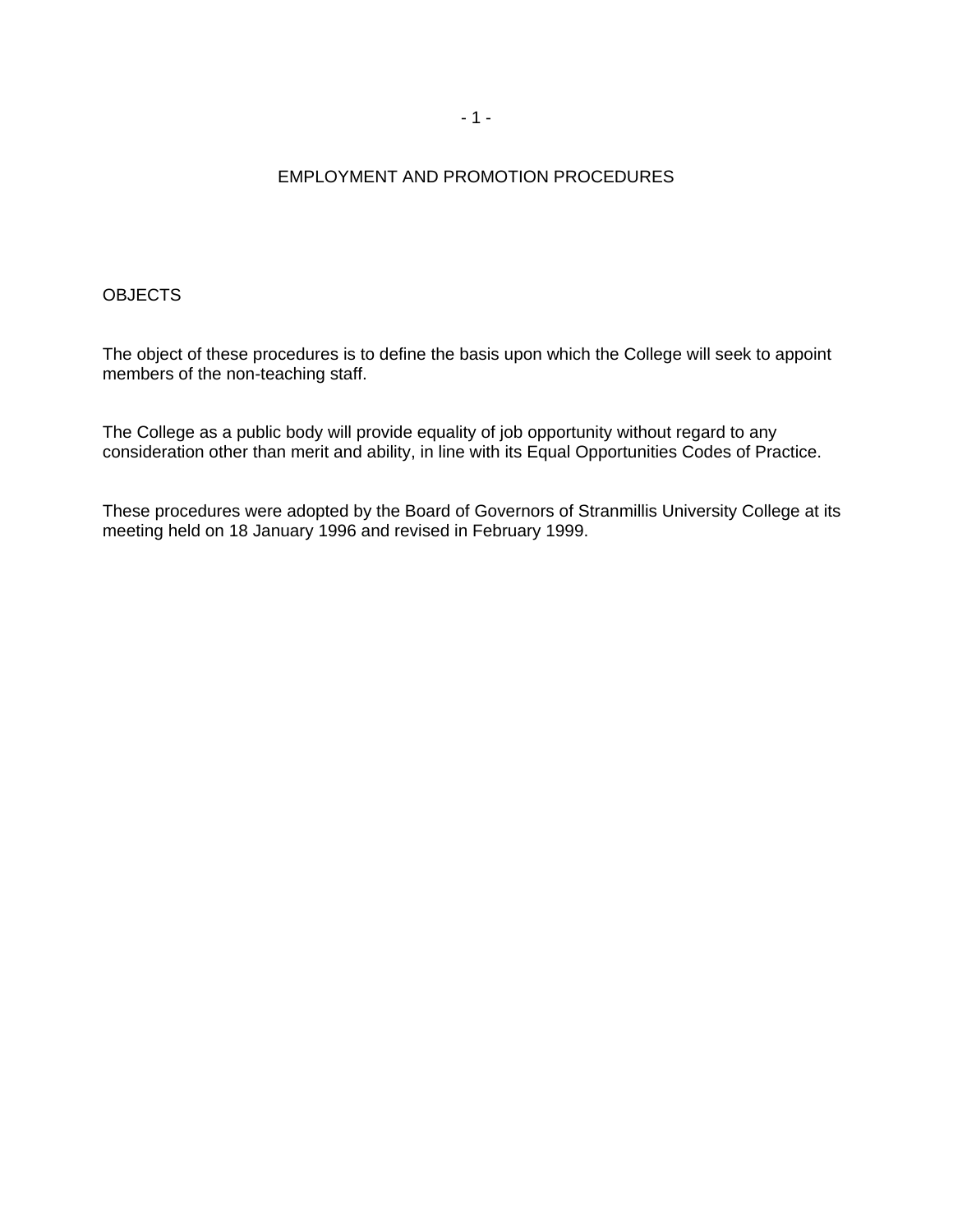These procedures shall cover the following categories of staff:

- A. Director (Corporate Affairs)
- B. Deputy Director (Corporate Affairs), Domestic Bursar, Estates Manager.
- C. Posts above basic grade with the exception of those included in A and B.
- D. Basic grade posts.
- E. Manual grades.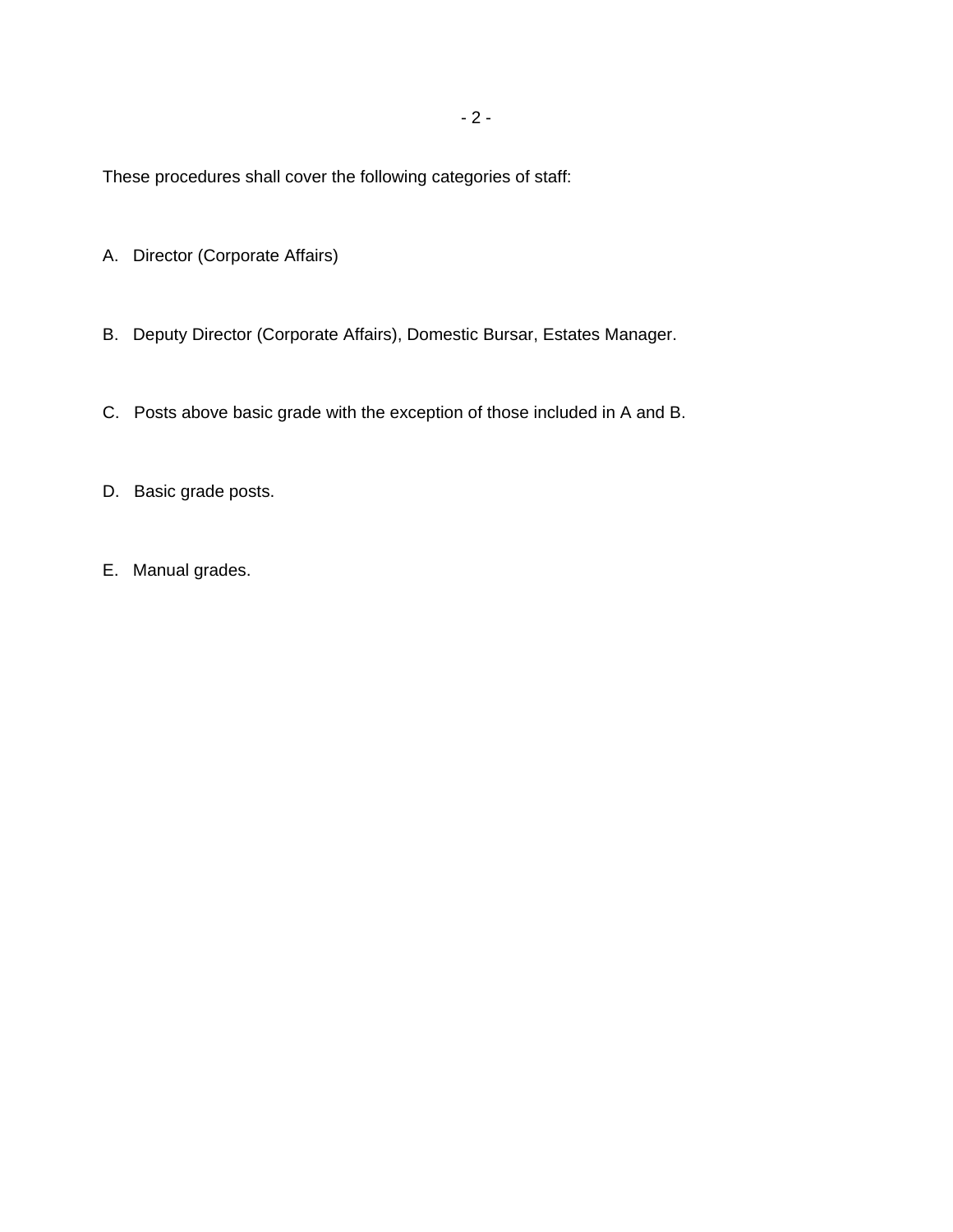## A : PROCEDURE FOR THE APPOINTMENT TO THE POST OF DIRECTOR (CORPORATE AFFAIRS)

- 1. The post shall be advertised publicly.
- 2. A job description and personnel specification shall be prepared for the post. The job description will define the duties and responsibilities relating to the post and the personnel specification will indicate the minimum standards of education, experience, professional attainment and training. Each prospective candidate shall be forwarded a copy of the job description and personnel specification together with a summary of the conditions of employment, a statement of the College's Equal Opportunities Policy, an application form and an FEC monitoring form.
- 3. From the applications received a shortlist shall be drawn up by the Establishment and Development Committee. A matrix incorporating the criteria listed in the personnel specification will be used as the basis for shortlisting. All applicants who have been selected for interview shall be notified in writing and shall be given at least seven days notice. Referees' reports shall be sought in respect of the candidates to be interviewed and shall be available at interview but consulted only if required during the concluding discussion (in the event of disagreement amongst the panel and/or to confirm the decision made). A record of the process of appointment shall be maintained.
- 4. The interviews shall be carried out by a panel consisting of the Board of Governors. The panel shall put to each of the shortlisted candidates the same set of core questions drawn up beforehand and these may be developed by any supplementary or additional questions which any member of the panel may wish to ask. The panel may wish to invite a suitably qualified technical assessor to be present at the interviews. He/she may ask supplementary questions, but will not be a full or voting member of the panel and will be invited to comment only following the process described in point 6 below.
- 5. Each member of the panel shall independently complete at the conclusion of each interview an assessment aid for each candidate. Pens rather than pencils should be used at all times.
- 6. At the conclusion of the interviews the Chair of the panel shall initiate a discussion of the candidates and invite the views of panel members, followed by those of the assessor. An optional additional mark and comments may be added by each panel member to his/her assessment aid, following the discussion. All marks shall then be added up by each panel member to arrive at a final total. Following the reporting of these scores, the successful candidate shall be selected on the basis of a majority decision, subject to a satisfactory standard having been attained. Subject to the approval of the Department of Education, the Principal of the College shall issue a letter of appointment. All unsuccessful candidates shall be notified as soon as possible.
- 7. Where this process does not produce a conclusive result, the Chair of the panel shall have a second and casting vote.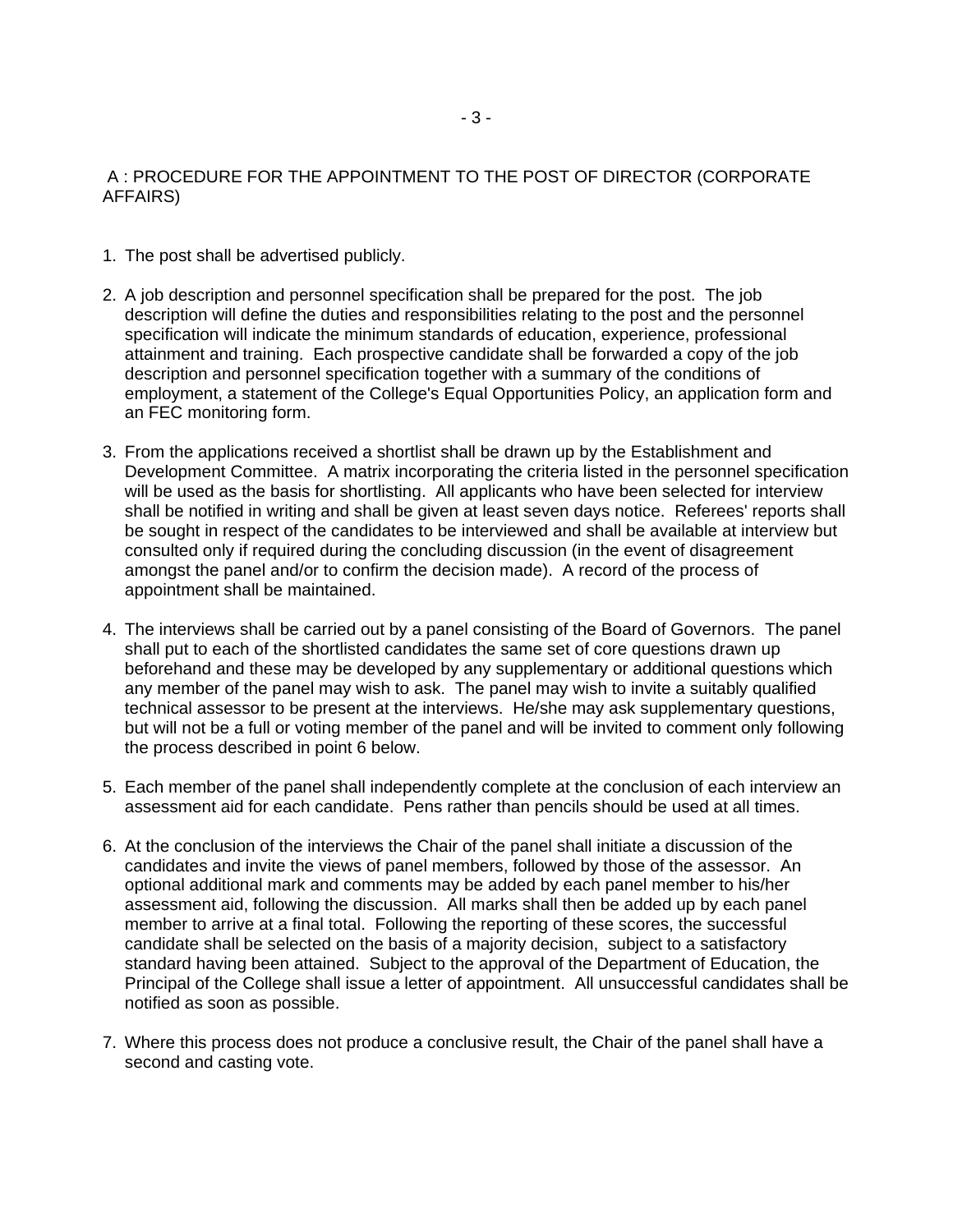## B : PROCEDURE OF THE APPOINTMENT TO THE POST OF DEPUTY DIRECTOR (CORPORATE AFFAIRS) ETC.

- 1. The vacant post shall be advertised publicly.
- 2. A job description and personnel specification shall be prepared for the post. The job description will define the duties and responsibilities relating to the post and the personnel specification will indicate the minimum standards of education, experience, professional attainment and training. Each prospective candidate shall be forwarded a copy of the job description and personnel specification together with a summary of the conditions of employment, a statement of the College's Equal Opportunities Policy, an application form and an FEC monitoring form.
- 3. From the applications received a shortlist shall be drawn up by the Establishment and Development Committee. A matrix incorporating the criteria listed in the personnel specification will be used as the basis for shortlisting. All applicants who have been selected for interview shall be notified in writing and shall be given at least seven days notice. Referees' reports shall be sought in respect of the candidates to be interviewed and shall be available at interview but should be consulted only if required during the concluding discussion (in the event of disagreement amongst the panel and/or to confirm the decision made). A record of the process of appointment shall be maintained.
- 4. The interviews shall be carried out by the Establishment and Development Committee. The Committee shall have delegated power from the Board of Governors to make the appointment. The Committee shall put to each of the shortlisted candidates the same set of core questions drawn up beforehand and these may be developed by any supplementary or additional questions which any member of the Committee may wish to ask. The Committee may wish to invite a suitably qualified technical assessor to be present at the interviews. He/she may ask supplementary questions, but will not be a full or voting member of the panel and will be invited to comment only following the process described in point 6 below.
- 5. Each member of the Committee shall independently complete at the conclusion of each interview, an assessment aid for each candidate. Pens rather than pencils should be used at all times.
- 6. At the conclusion of the interviews the Chair of the Committee shall initiate a discussion of the candidates and invite the views of Committee members, followed by those of the assessor. An optional additional mark and comments may be added by each Committee member to his/her assessment aid, following the discussion. All marks shall then be added up by each Committee member to arrive at a final total. Following the reporting of these scores, the successful candidate shall be selected on the basis of a majority decision, subject to a satisfactory standard having been attained. The Director (Corporate Affairs) shall issue a letter of appointment. All unsuccessful candidates shall be notified as soon as possible.
- 7. Where this process does not produce a conclusive result, the Chair of the Committee shall have a second and casting vote.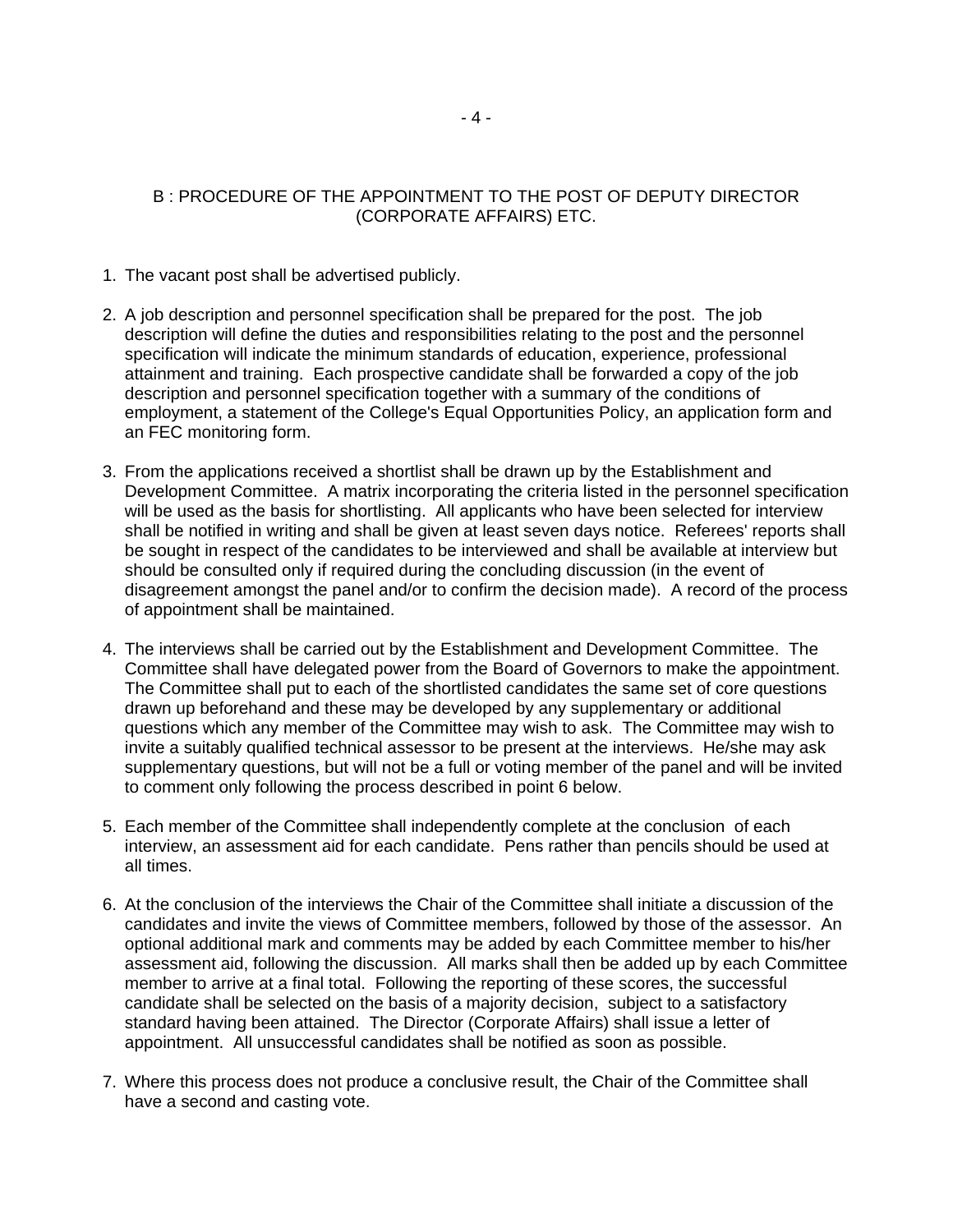## C : PROCEDURE FOR THE APPOINTMENT TO POSTS ABOVE BASIC GRADE WITH THE EXCEPTION OF THOSE INCLUDED IN A AND B

- 1. The vacant post shall be trawled in College, unless such a process would be likely to result in an inadequate shortlist or would conflict with the Fair Employment and/or Equal Opportunities legislation and Codes of Practice. If such would be the case or if it is not possible to fill the vacancy satisfactorily, then the post shall be advertised publicly.
- 2. A job description and personnel specification shall be prepared for the post. The job description will define the duties and responsibilities relating to the post and the personnel specification will indicate the minimum standards of education, experience or professional attainment and training. Each prospective candidate shall be forwarded a copy of the job description and personnel specification together with a summary of the conditions of employment, a statement of the College's Equal Opportunities Policy, an application form and an FEC monitoring form (where the post has been publicly advertised).
- 3. From the applications received, a shortlist shall be drawn up by a panel consisting of the Director (Corporate Affairs) or other appropriate senior officer nominated by him or her, the Head of Department in which the vacancy occurs and such senior members of College staff and/or members of the Board of Governors as may be required to ensure a representative group in terms of sex and religious affiliation. A matrix incorporating the criteria listed in the personnel specification will be used as the basis for shortlisting. All applicants who have been selected for interview shall be notified in writing and shall be given at least seven days notice. Referees' reports shall be sought in respect of the candidates to be interviewed and shall be available at interview but consulted only if required during the concluding discussion (in the event of disagreement amongst the panel and/or to confirm the decision made). A record of the process of appointment shall be maintained.
- 4. The interviewing panel shall consist of:
	- (a) the Director (Corporate Affairs) or other appropriate senior officer nominated by him or her
	- (b) the Head of Department in which the vacancy occurs
	- (c) an appropriate senior officer designated by the Director (Corporate Affairs)
	- (d) such other senior members of College staff and/or members of the Board of Governors as may be required to ensure a representative panel in terms of sex and religious affiliation.

The Chair of the panel shall be the Director (Corporate Affairs) or such other appropriate person nominated by him or her.

- 5. The panel shall put to each of the shortlisted candidates the same set of core questions drawn up beforehand and these may be developed by any supplementary or additional questions which any member of the panel may wish to ask.
- 6. Each member of the panel shall independently complete at the conclusion of each interview, an assessment aid for each candidate. Pens rather than pencils should be used at all times.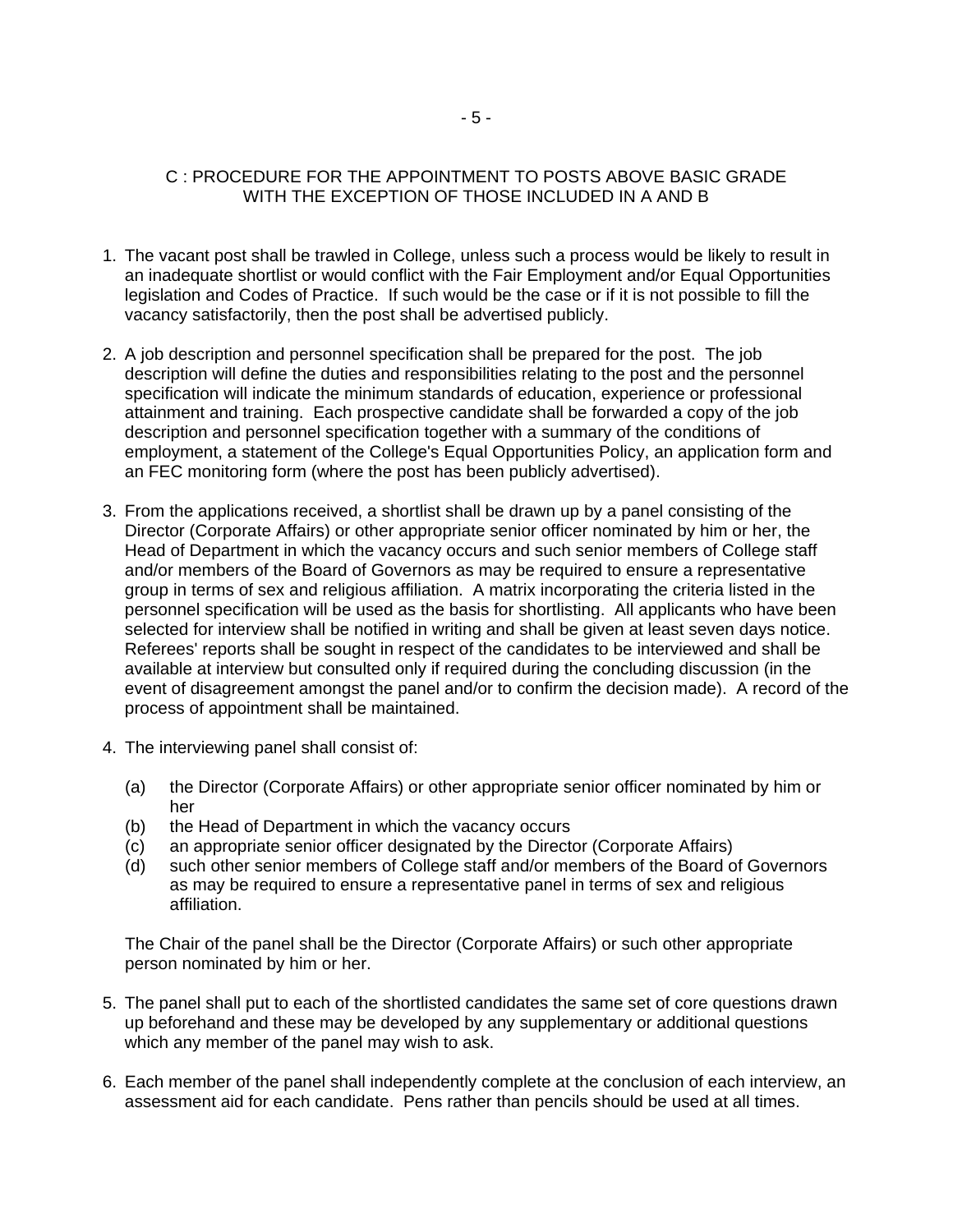- 7. At the conclusion of the interviews the Chair of the panel shall initiate a discussion of the candidates and invite the views of panel members. An optional additional mark and comments may be added by each panel member to his/her assessment aid, following the discussion. All marks shall then be added up by each panel member to arrive at a final total. Following the reporting of these scores, the successful candidate shall be selected on the basis of a majority decision, subject to a satisfactory standard having been attained.
- 8. Where this process does not produce a conclusive result, the Chair of the panel shall have a second and casting vote.
- 9. All papers relevant to the interviews will be returned to the Director (Corporate Affairs) who shall ensure that all proper procedures have been adhered to and when satisfied will issue a letter of appointment. All unsuccessful applicants will be advised as soon as possible.
- 10. The Director (Corporate Affairs) shall report any appointment to the next meeting of the Establishment and Development Committee or of the Board, whichever comes first.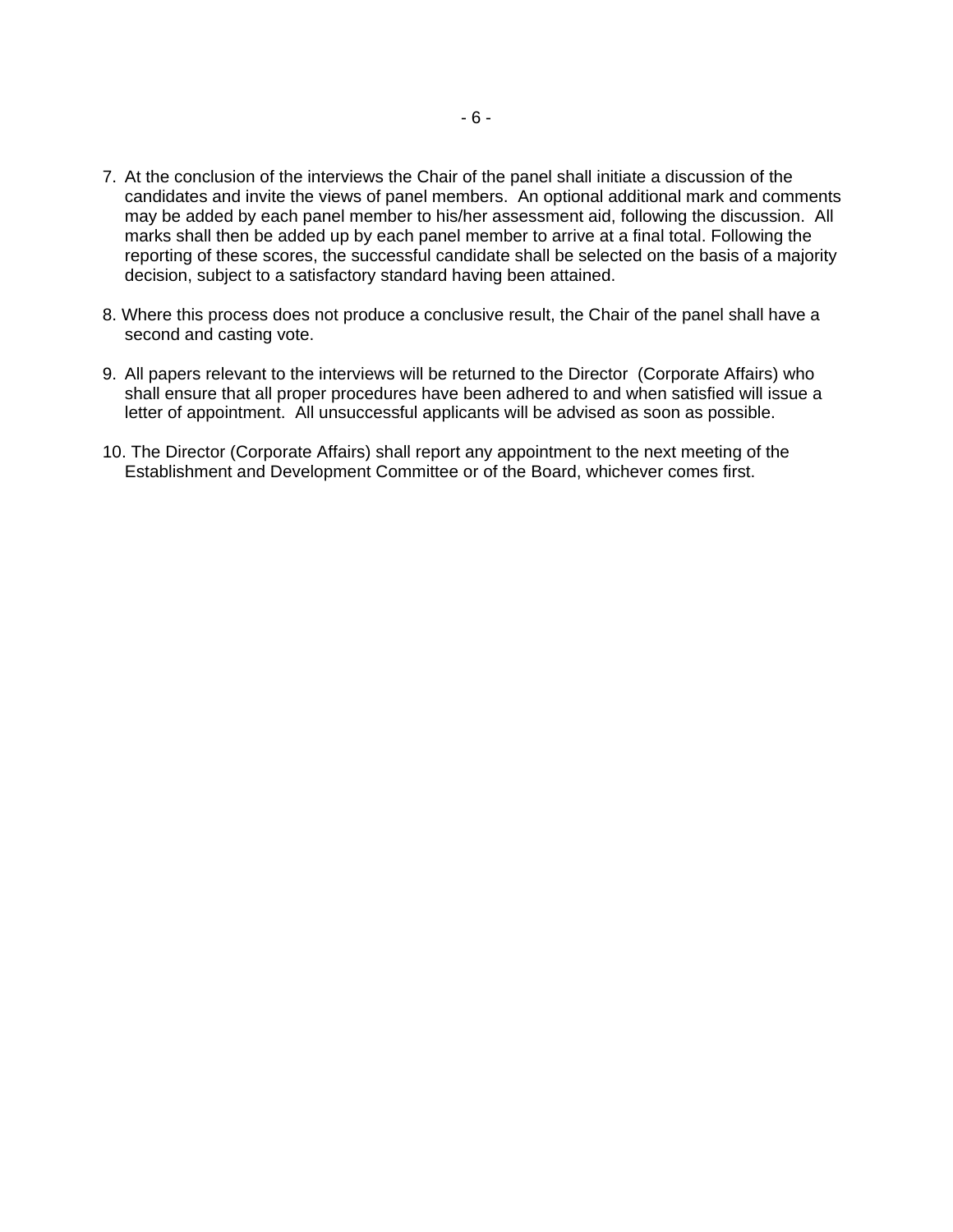### D : PROCEDURE FOR THE APPOINTMENT TO BASIC GRADE POSTS

- 1. The vacant post shall be advertised publicly.
- 2. A job description and personnel specification shall be prepared for the post. The job description will define the duties and responsibilities relating to the post and the personnel specification will indicate the minimum standards of education, experience or professional attainment and training. Each prospective candidate shall be forwarded a copy of the job description and personnel specification together with a summary of the conditions of employment, a statement of the College's Equal Opportunities Policy, an application form and an FEC monitoring form.
- 3. From the applications received a shortlist shall be drawn up by a panel consisting of the Director (Corporate Affairs) or other appropriate senior officer nominated by him or her, the Head of Department in which the vacancy occurs and such senior members of College staff as may be required to ensure a representative group in terms of sex and religious affiliation. A matrix incorporating the criteria listed in the personnel specification will be used as the basis for shortlisting. All applicants who have been selected for interview shall be notified in writing and shall be given at least seven days notice. Referees' reports shall be sought in respect of the candidates to be interviewed and shall be available at interview but consulted only if required during the concluding discussion (in the event of disagreement amongst the panel and/or to confirm the decision made).
- 4. The interviewing panel shall consist of:
	- (a) the Director (Corporate Affairs) or other appropriate senior officer nominated by him or her
	- (b) the Head of Department in which the vacancy occurs
	- (c) an appropriate senior officer designated by the Director (Corporate Affairs)
	- (d) such other senior members of College staff as may be required to ensure a representative panel in terms of sex and religious affiliation.

The Chair of the panel shall be the Director (Corporate Affairs) or such other appropriate person nominated by him or her.

- 5. The panel shall put to each of the shortlisted candidates the same set of core questions drawn up beforehand and these may be developed by any supplementary or additional questions which any member of the panel may wish to ask.
- 6. Each member of the panel shall independently complete, at the conclusion of each interview, an assessment aid for each candidate. Pens rather than pencils should be used at all times.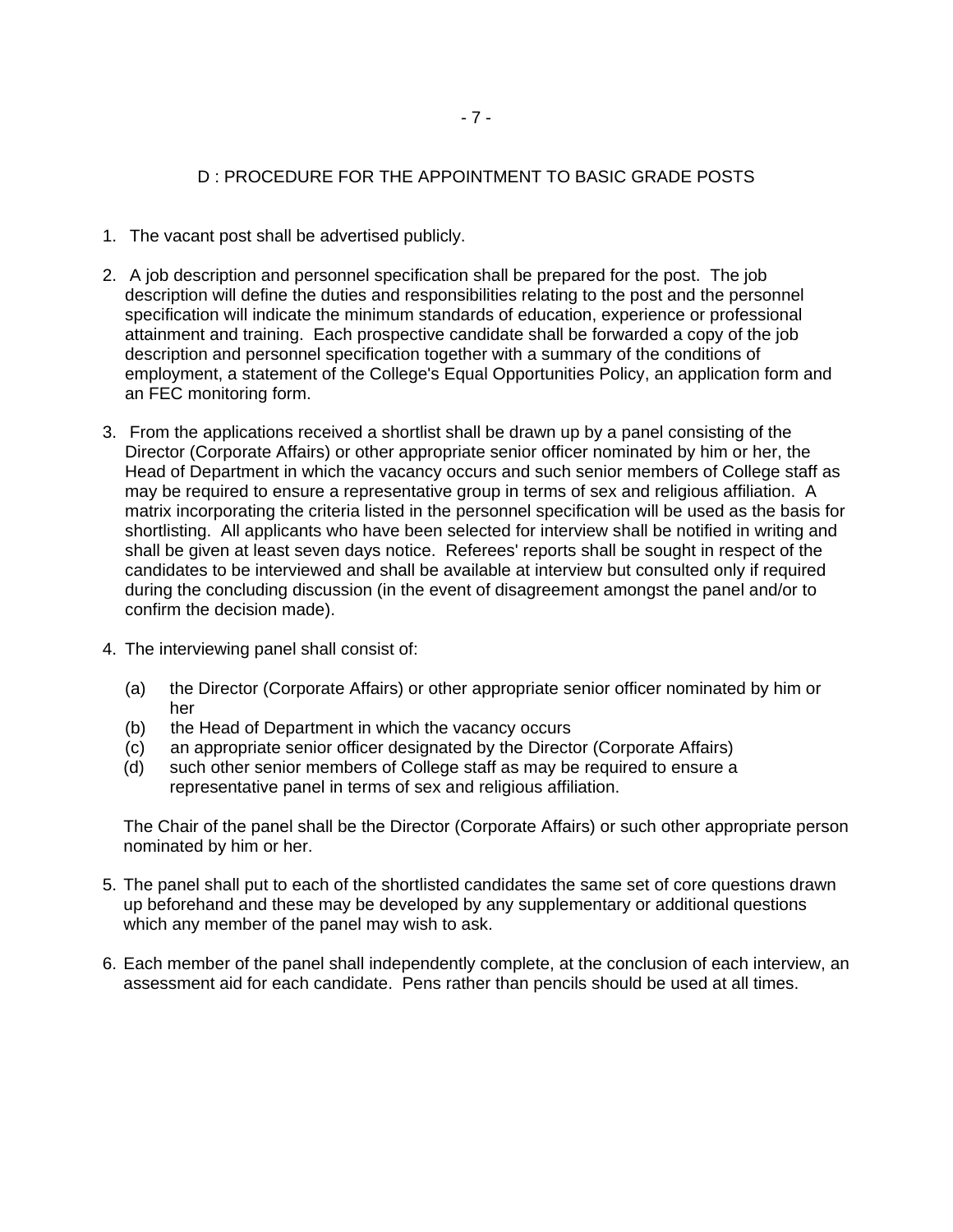- 7. At the conclusion of the interviews the Chair of the panel shall initiate a discussion of the candidates and invite the views of panel members. An optional additional mark and comments may be added by each panel member to his/her assessment aid, following the discussion. All marks shall then be added up by each panel member to arrive at a final total. Following the reporting of these scores, the successful candidate shall be selected on the basis of a majority decision, subject to a satisfactory standard having been attained.
- 8. Where this process does not produce a conclusive result, the Chair of the panel shall have a second or casting vote.
- 9. All papers relevant to the interviews will be returned to the Director (Corporate Affairs) who shall ensure that all proper procedures have been adhered to and when satisfied will issue a letter of appointment. All unsuccessful applicants will be advised as soon as possible.
- 10. The Director (Corporate Affairs) shall report any appointment to the next meeting of the Establishment and Development Committee or of the Board, whichever comes first.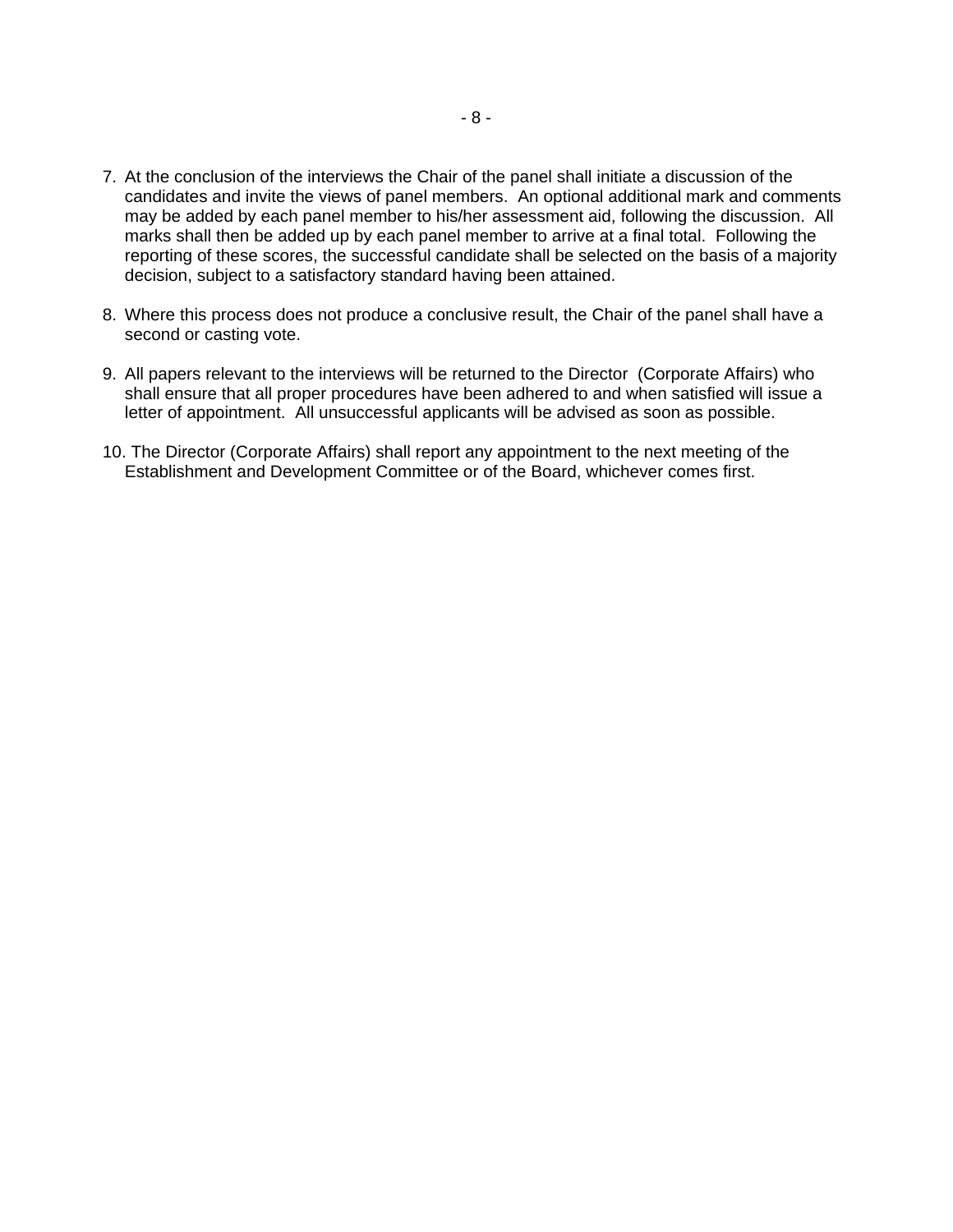## E : PROCEDURE FOR THE APPOINTMENT TO MANUAL GRADES

- 1. Applicants for vacant posts may be sought by the use of either or both of the following methods:
	- (a) Public advertisement.
	- (b) Reference to the Training and Employment Agency.
- 2. A job description of the duties attached to the post shall normally be prepared and a personnel specification indicating any special skills or abilities required. Each prospective candidate shall be forwarded a copy of the job description (where appropriate) and personnel specification together with a summary of the conditions of employment, a statement of the College's Equal Opportunities Policy, an application form and an FEC monitoring form.
- 3. Where the number of applications for a post merits it, a shortlist shall be drawn up by a panel consisting of a senior officer nominated by the Director (Corporate Affairs), the Head of Department in which the vacancy occurs and such other members of College staff as may be required to ensure a representative group in terms of sex and religious affiliation. A matrix incorporating the criteria listed in the personnel specification shall be used as the basis for shortlisting. All applicants who have been selected for interview shall be notified in writing and shall be given at least seven days notice. Referees' reports shall be sought in respect of the candidates to be interviewed and shall be available at interview but consulted only if required during the concluding discussion (in the event of disagreement amongst the panel and/or to confirm the decision made).
- 4. The interviewing panel shall consist of:
	- (a) a senior officer nominated by the Director (Corporate Affairs)
	- (b) the Head of Department in which the vacancy occurs
	- (c) an appropriate officer designated by the Director (Corporate Affairs)
	- (d) such other members of College staff as may be required to ensure a representative panel in terms of sex and religious affiliation.

The Chair of the panel shall be nominated by the Director (Corporate Affairs).

- 5. The panel shall put to each of the shortlisted candidates the same set of core questions drawn up beforehand and these may be developed by any supplementary or additional questions which any member of the panel may wish to ask.
- 6. Each member of the panel shall independently complete at the conclusion of each interview, an assessment aid for each candidate. Pens rather than pencils should be used at all times.
- 7. At the conclusion of the interviews the Chair of the panel shall initiate a discussion of the candidates and invite the views of panel members. An optional additional mark and comments may be added by each panel member to his/her assessment aid, following the discussion. All marks shall then be added up by each panel member to arrive at a final total. Following the reporting of these scores, the successful candidate shall be selected on the basis of a majority decision, subject to a satisfactory standard having been attained.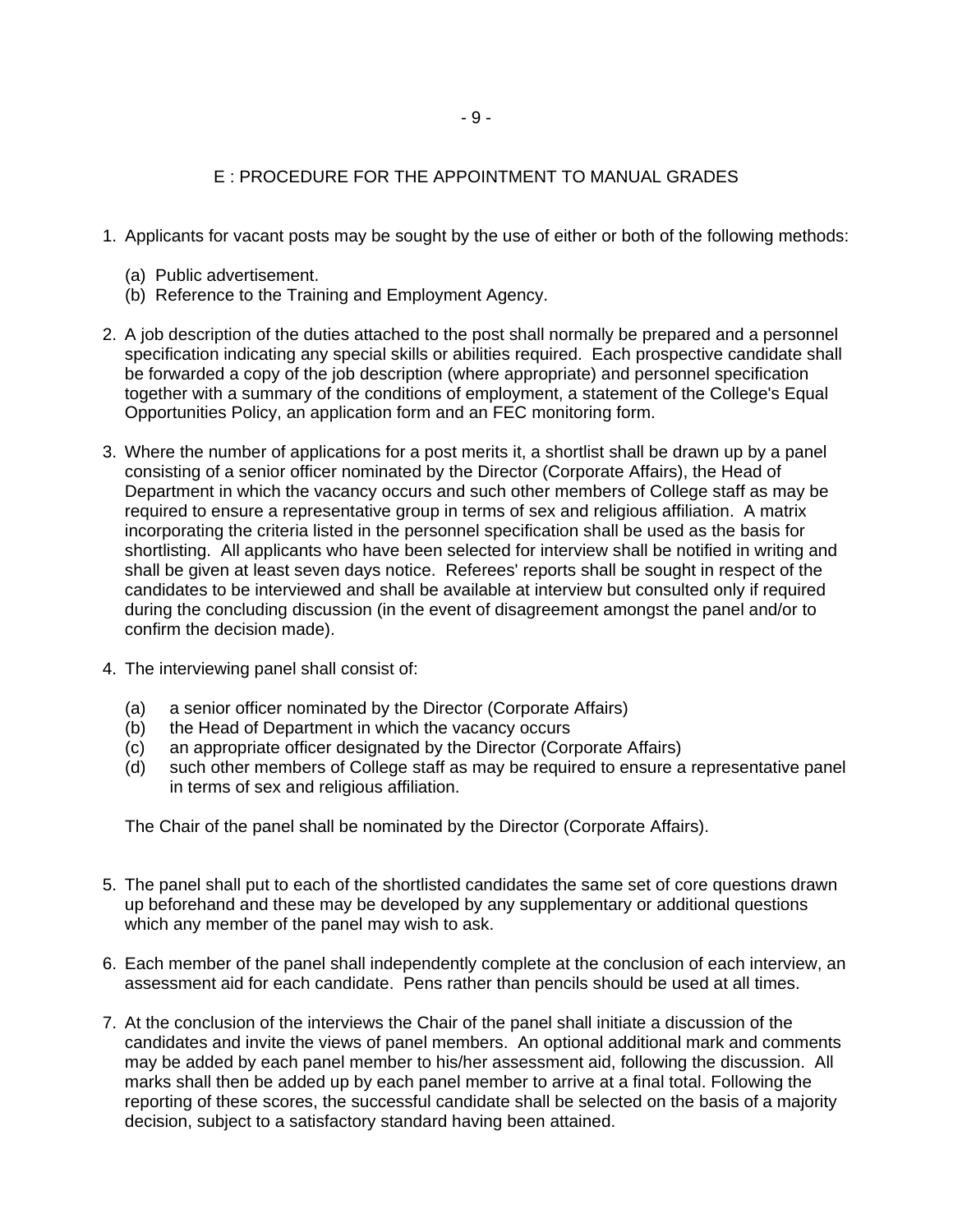- 8. Where this process does not produce a conclusive result, the Chair of the panel shall have a second or casting vote.
- 9. All papers relevant to the interviews will be returned to the Director (Corporate Affairs) who shall ensure that all proper procedures have been adhered to and when satisfied will issue a letter of appointment. All unsuccessful applicants will be advised as soon as possible.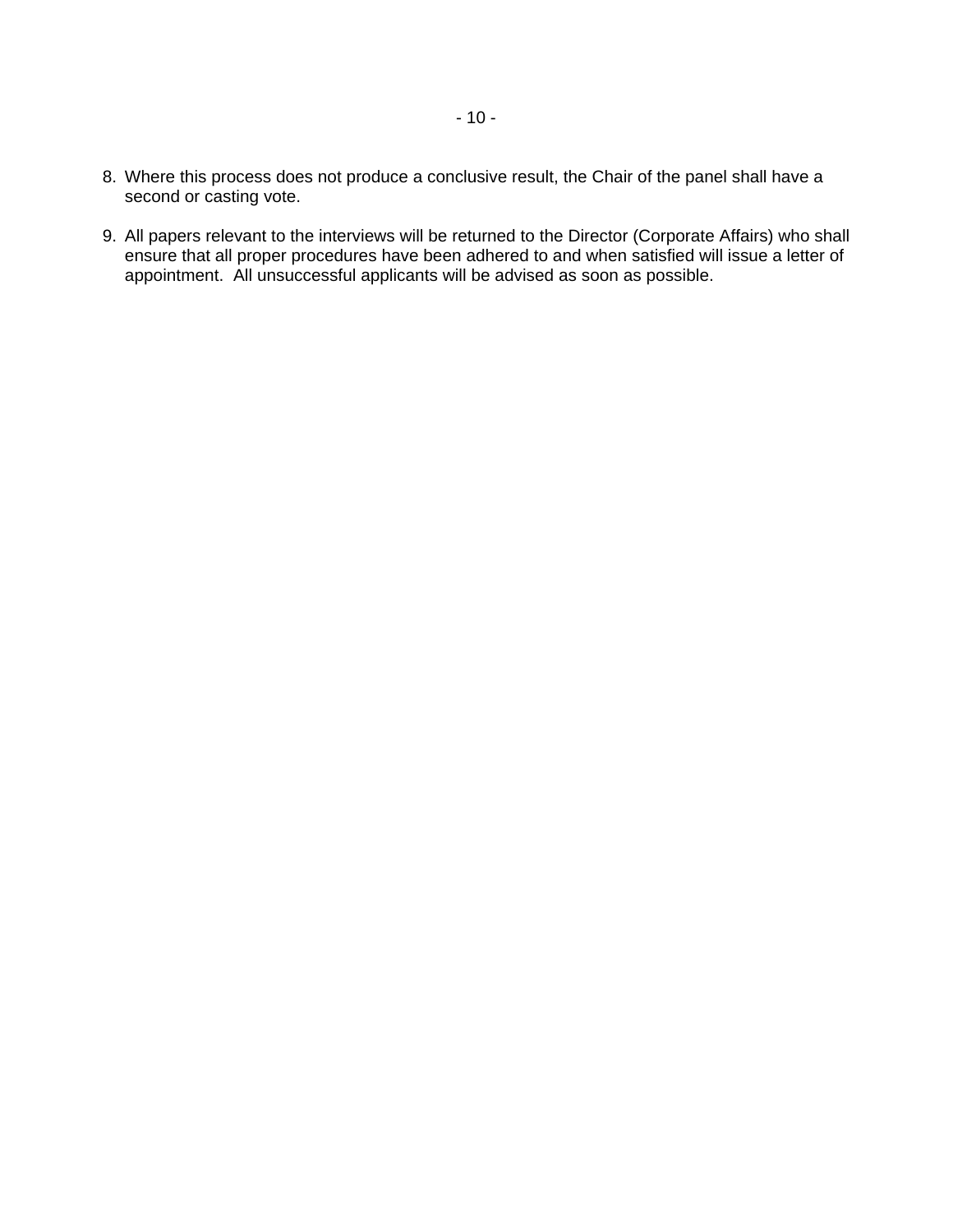#### GENERAL NOTES

#### Advertising

Care will be exercised to ensure that the advertising of vacancies extends to all sections of the community and that applications are encouraged from all sections of the community. In particular, advertisements for non-academic staff will include a statement welcoming applications from the Roman Catholic community.

#### Application Forms

Application forms will be used for all posts. Only the information contained in an application form will be considered in the selection process. Additional documentation submitted by candidates will therefore be disregarded.

#### Referees' Reports

In taking up referees' reports the College shall ensure that they are treated in the strictest confidence and care is exercised in their eventual disposal. As previously indicated, they will only be used during the concluding discussion, following a set of interviews, either to confirm the decision of a panel or to try to resolve a disagreement concerning the selection of a suitable candidate for a post.

#### Canvassing

Canvassing of members of the Board of Governors directly or indirectly in connection with any appointment under the College shall disqualify the candidate and any statement or advertisement relating to the appointment shall contain a warning to this effect. A member of the Board shall not solicit for any person in respect of any appointment under the College. Except where permitted for the purpose of obtaining information about the post, any approach directly or indirectly to an officer by or on behalf of a candidate is prohibited and shall disqualify the candidate.

The Chair of an interviewing panel shall before the interview commences satisfy himself or herself that no member of the panel has been canvassed either directly or indirectly on behalf of any candidate who is about to be interviewed.

Every member of an interviewing panel shall disclose any relevant family relationship known to him or her to exist between himself or herself and any person who is a candidate for appointment to any position.

#### FEC Monitoring Forms

Care will be taken to ensure that these are not seen by members of shortlisting and interview panels.